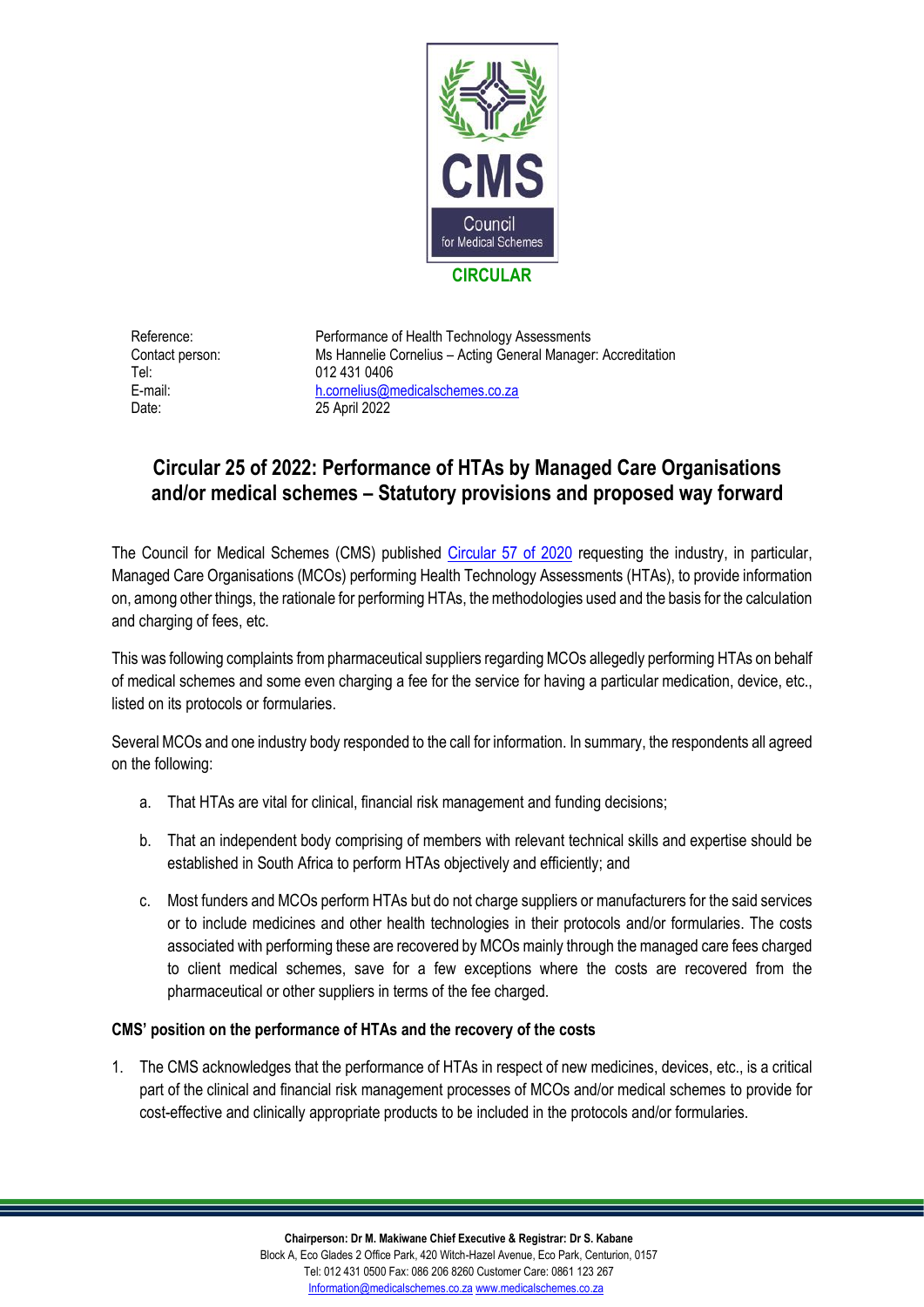- 2. Whilst CMS is mindful of the fact that performing HTAs successfully requires expert technical skills and often significant financial resources; it is concerned that the practice by MCOs of charging suppliers or pharmaceutical entities for conducting HTA does not find expression in the law given the following:
	- a) The Regulations of the Medical Schemes Act (131 of 1998) (MSA) define *a 'managed health care organisation' as a person who has contracted with a medical scheme in terms of regulation 15A to provide a managed health care service;*
	- b) The same regulations further define '*managed health care' as a 'clinical and financial risk assessment and management of health care, with the view to facilitating appropriateness and cost-effectiveness of relevant health care services within the constraints of what is affordable, through the use of rules-based and clinical management-based programmes';*
	- c) What is, therefore, evident from the above definitions is that managed health care services should be conducted under the conclusion of a contract between the medical scheme and the managed care organisation, respectively. Put differently, the governance of managed health services should be informed by the terms of a contract concluded between the medical scheme and the managed health care organisation.
	- d) The abovementioned contract should be informed by the prescripts of the MSA and its regulations more specifically, Regulation 15 of the Act.
	- e) Regulation 15 defines managed health care as *clinical and financial risk assessment,* which is conducted to facilitate *the appropriateness and cost-effectiveness of health care, taking into cognisance affordability through rules-based and clinical management-based programmes*. It is common cause that the risk and clinical assessment conducted under the auspices of 'managed health care' culminate in the development of protocols and formularies which assist medical schemes' funding decisions.
	- f) While it is accurate that the Medical Schemes Act regulations are silent on how the protocols and formularies are to be developed, the regulations outline the principles of appropriateness, costeffectiveness, affordability and evidence-based as the basis to inform the managed care.
	- g) When one analyses the ''reviews'' undertaken by the MCOs in this context, it is evident that the said reviews constitute managed health care to the extent that the reviews comply with the principles of managed health care as defined in Regulation 15 of the Medical Schemes Act no 131 of 1998 in that they adopt a formal technique designed to evaluate clinical necessity, appropriateness, efficacy and efficiency with the view to develop protocols and formularies for the benefit of medical schemes.
	- h) Furthermore, CMS is opined that the reading of the provisions of the Regulation 15 prescripts should be read against the backdrop of section 7 of the Act, which provision bestows the Council the obligation to protect the interest of beneficiaries of medical schemes at all times.
	- i) It would therefore be remiss of the CMS to abstain from engaging on issues about the conduct of MCOs since the practice adopted by MCOs could potentially affect the members of schemes,